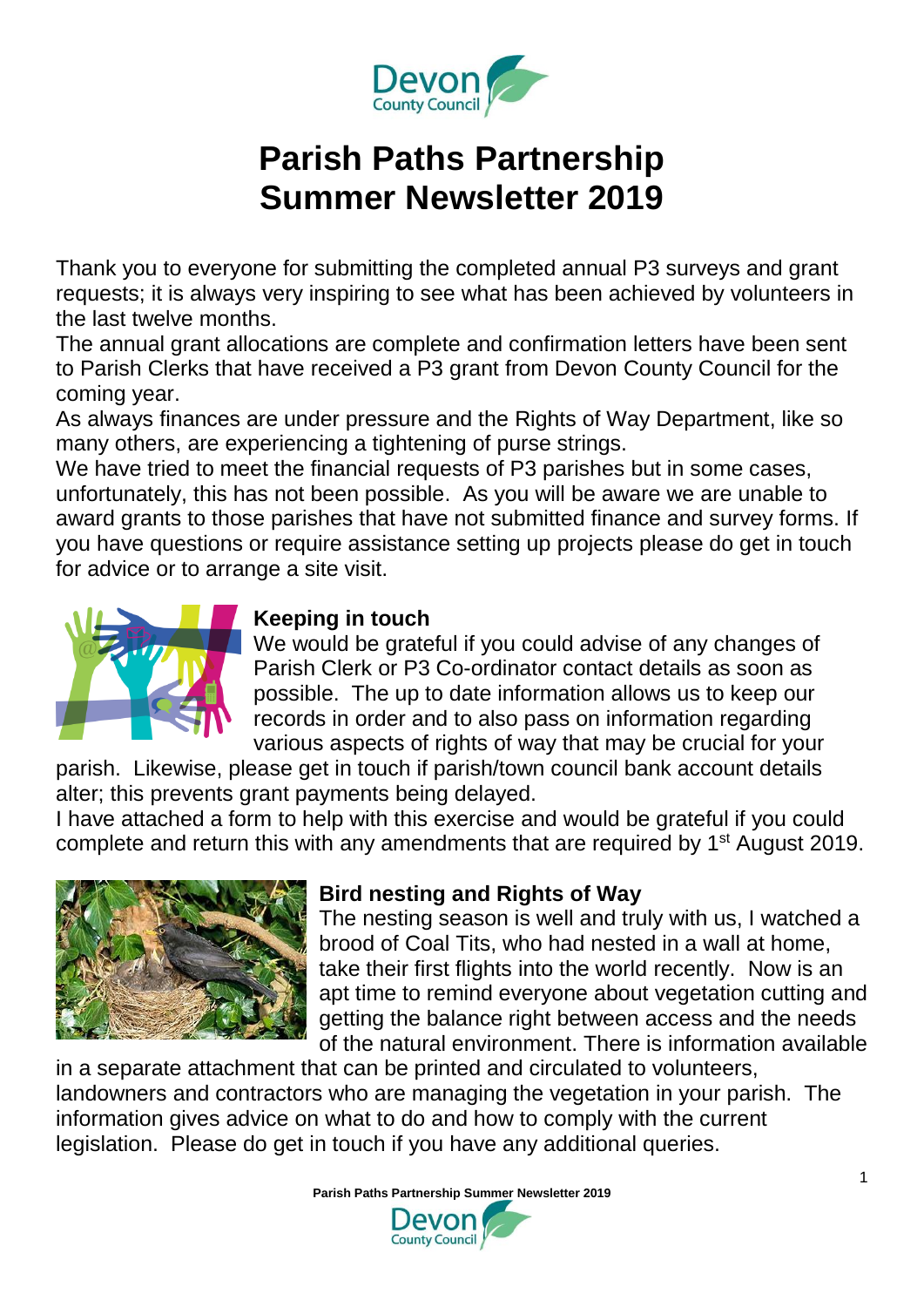



#### **Contractors and Cutting paths in a parish**

Contractors are currently slightly behind schedule due to the 'jungle' of vegetation we are experiencing on rights of way.

Many of you will have noted a vast amount of up-growth on paths in your parish recently; the combination of the deluge of rain coupled with vaguely warm weather has caused excess growth of vegetation. Our rights of way wardens have issued DCC contractors with cutting programmes and the massive growth is being tackled. Don't worry if you have not heard from your contractor as yet, they are on their way but things are taking a little longer this year. If you want to make an impact yourself but don't want to wield a strimmer you might like to consider walking with

secateurs and simply cutting round rights of way signs, as well as gate latches and catches. Thank you for all your time and patience as always and if a path becomes totally overgrowth do get in touch and we will see what we can do to help.



#### **Strimmer courses**

As usual we intend to hold a strimmer course shortly. The courses take a day to complete and are usually held in the village of Kennford near Exeter. The training provides an opportunity to gain a certificate in how to safely maintain and operate a brushcutter on rights of way and is essential for parish volunteer' insurance cover. Do check your Strimmer certificates to make sure yours is still in date, if it has expired do get in touch to arrange a new free course.

Currently we are collecting names of those who would like to join a course on 24th July 2019. There will be other

courses later this year if you wish to add names to a list of potential delegates. Please email [ros.davies@devon.gov.uk](mailto:ros.davies@devon.gov.uk) with volunteer contact details.

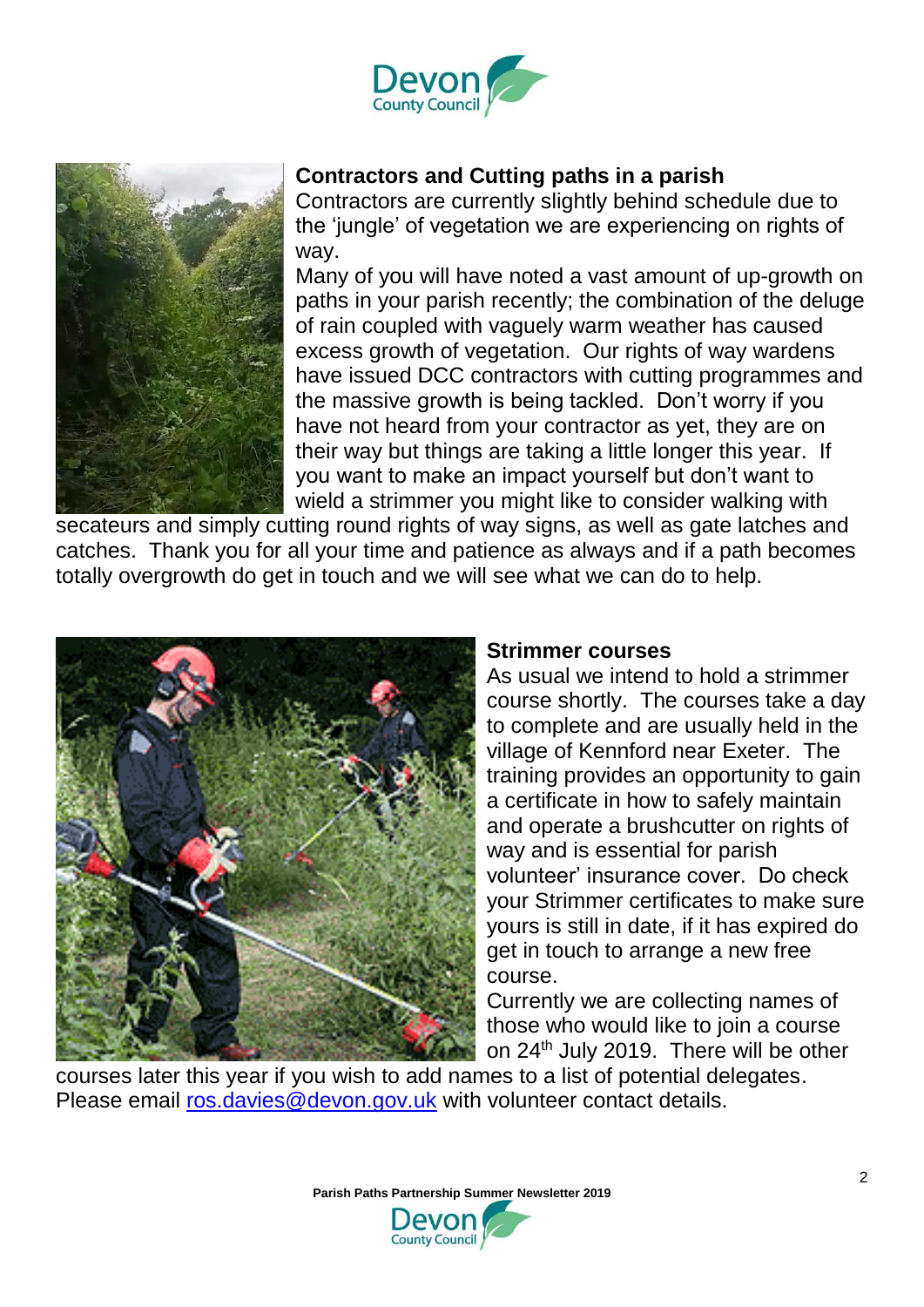



#### **Ash Dieback**

You will be aware from the media and P3 training sessions that Ash Dieback is now a very real concern for those who own, work or enjoy being in our wooded landscape for the purposes of recreation. For land managers there is a tricky balance to be reached; decaying standing timber provides valuable wildlife habitats for birds, bats and invertebrates but diseased trees pose a threat to the public. Landowners owe a duty of care to those who enjoy rights of way or

invite the public onto their land. Dead or diseased trees need to be removed or made safe where they could fall across roads, popular paths, railway lines or buildings that are frequently inhabited.

Ash dieback leads to catastrophic failure of parts of the tree and visually it is not always possible to spot exactly where the tree is compromised. Care must be taken when undertaking work to remove a diseased tree to ensure personal safety and that of others is not at risk. For further information please follow the Devon County Council link<https://www.devon.gov.uk/environment/ash-dieback>

As a member of the P3 scheme please keep an eye out whilst surveying paths for any dead or diseased ash trees and report them to the landowner concerned; it remains their responsibility to ensure the public stay safe whilst on their land.



#### **Parish Paths Partnership Survey**

Every few years we undertake an annual survey of those parishes that are involved with the P3 scheme. The time has come to get in touch once more and collect new data from those involved with maintaining rights of way in the community. The P3 survey will be emailed to Parish Clerks and volunteers with the opportunity to return information by either email or post. Your reply will

help us to support communities in the future and enable us to allocate budgets and time effectively. Please complete the short survey and let us know your views, naturally all responses and will comply with the current Data Protection legislation.

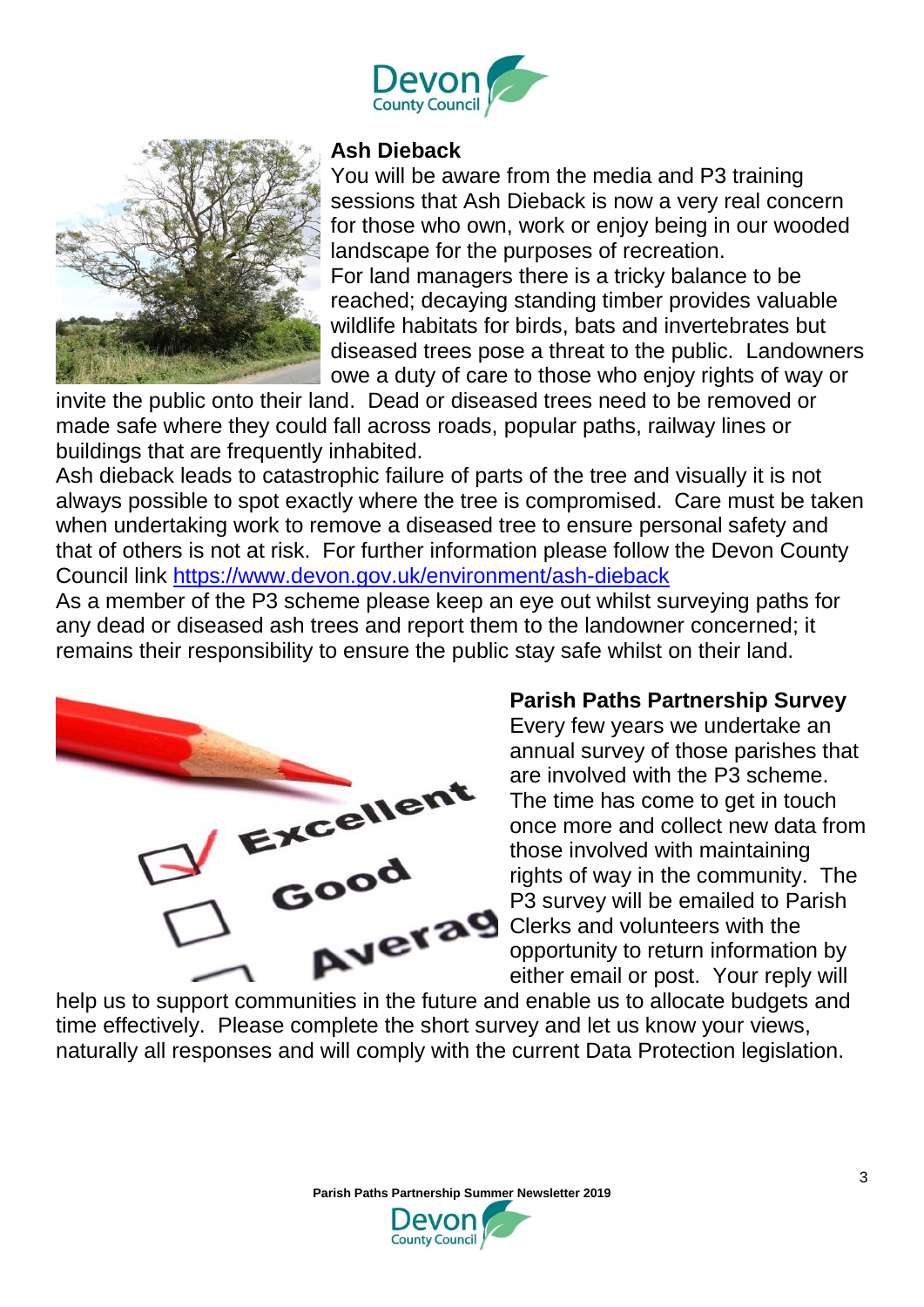



#### **P3 Walk and Talk Events 2019**

Following the success of last year's P3 training walk and talk sessions we are aiming to do the same again this Autumn. For those of you who have not joined us before there will be the opportunity to join fellow P3 volunteers and catch up with rights of way wardens plus members of our Definitive Map and Mapping teams who will be joining

us to answer your questions. As before the events are free and will close at lunch time following a light buffet. We are aiming to organise the events in the early Autumn so do watch out for emails regarding these special days!



## **Rights of Way, Police and rural crime**

Earlier this year the Devon and Cornwall Rural Crimes Officer and the Warden team discussed ways of working closer to help alleviate the problem of under reported rural crime. Despite financial constraints the Police are encouraging the reporting of crimes to help combat theft and inappropriate behaviour in the countryside. If you wish to report a suspected rural crime please call 101. Should you witness a dog attacking

livestock or a wildlife crime that is happening whilst you are present please phone 999 and try to give an accurate description of the location. Please do not approach the individuals concerned on grounds of personal safety.

With insufficient reporting of cases the Police are unable to allocate appropriate resources to help deal with the problem of rural crime. It must be remembered that theft of machinery and livestock cost our rural businesses financially and contribute to mental health and anxiety issues for those living in the countryside.



## **Definitive Map review and unrecorded Rights of Way**

Many of you will have recently watched the news and be aware that 2026 is the last date for adding unrecorded rights of way to the Definitive Map based on historical evidence. Currently there are a great many miles of rights of way across England that remain unrecorded and these routes could potentially be added to the Definitive Map. In Devon we carry out this process through a parish by parish definitive

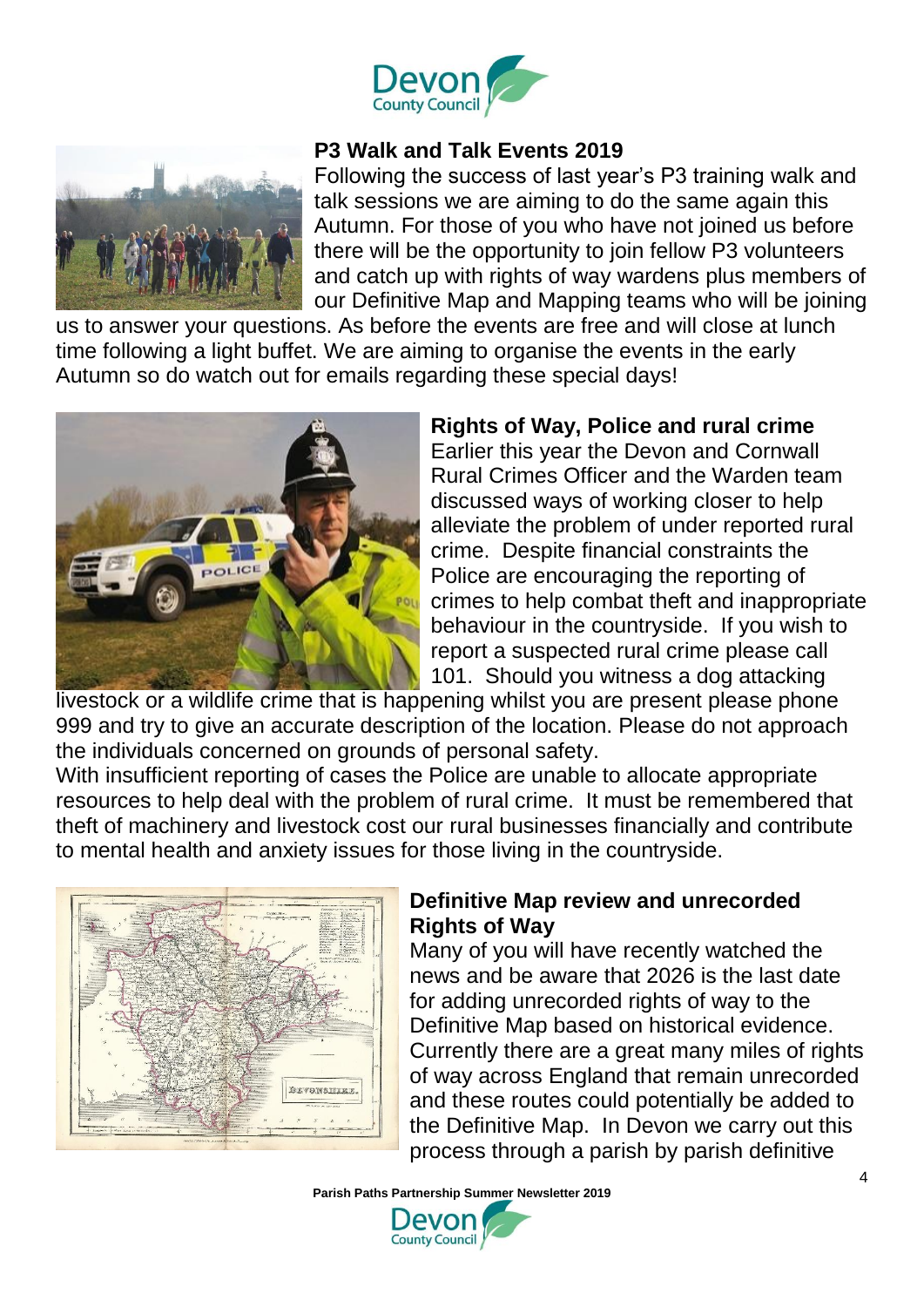

map review. Many of you will have experienced this process taking place in your parish. Please click on the link below for information on the review process. <https://www.devon.gov.uk/prow/the-definitive-map/definitive-map-review/>

#### **A note from Senior Rights of Way Officer, Helen Clayton:**

The Countryside and Rights of Way Act 2000 introduced a cut-off date of 1 January 2026 for the recording of historic rights of way.

The cut-off date would have the effect of extinguishing certain routes not recorded on the Definitive Map by the deadline. The intention of the legislation is to prevent any claim being successfully made for the addition of a way to the Definitive Map after 1 January 2026 if the claim is solely based on documentary evidence that the rights existed before 1949 (when the requirement for surveying authorities to keep a Definitive Map of public rights of way was first introduced).

The provision has not yet been implemented however. The Government, as part of a wider package of rights of way legislation reforms, is intending to introduce Regulations to specify certain exceptions to the cut-off date to prevent some routes being lost unintentionally.

It is *likely* that exceptions from extinguishment will include routes which are shown on the Authority's 'List of Streets' (a record of highways maintainable at public expense), routes for which a valid application has been made to modify the Definitive Map of public rights of way (under Schedule 14 of The Wildlife and Countryside Act 1981) and routes which are still being used by the public. However, we are still waiting for the details.

As you're no doubt aware, Parliament has been very busy dealing with other matters recently and the rights of way legislation has been delayed. We will bring you further information when we have it.



#### **Ticks and walking in the countryside**

With the late Spring and Summer months comes a potential bite from creature that, despite its size, can leave a rather unpleasant legacy. Please follow the link to the Devon County Webpages for advice on what to do whilst walking in the countryside.

[https://www.devonnewscentre.info/be-tick-](https://www.devonnewscentre.info/be-tick-aware-when-out-and-about-in-the-countryside/)

[aware-when-out-and-about-in-the-countryside/](https://www.devonnewscentre.info/be-tick-aware-when-out-and-about-in-the-countryside/)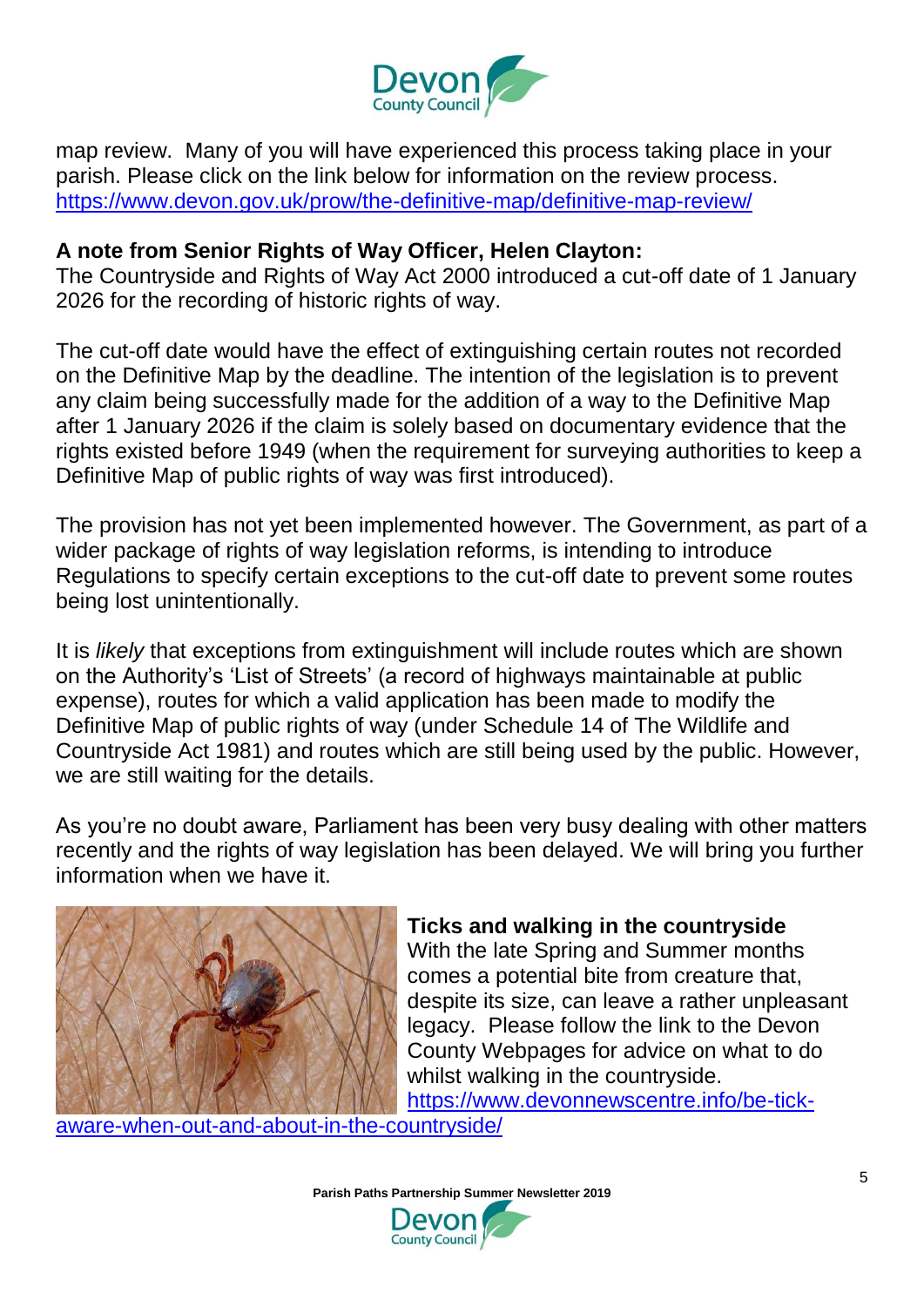

## **Spotlight on Parish Path Projects**

This time it is the turn of Ivybridge to demonstrate how they maintain some key routes both in the urban and rural parts of the town. The photos are from late last Summer and give you a taste of what they did to look after access in their community. The pictures and information were shared via Facebook.



Ivybridge Town Council's Parks Ranger, Andrew Price, was joined by two volunteers, David and Spencer, to help improve the surface of Footpath 6 in Longtimber Woods. The team also installed some post and rail fencing elsewhere on the path. Both tasks took place on a very warm day, but luckily all the work was carried out in the shade. They managed to infill a section of the path that had eroded with 3/4 of a ton of gravel, the erosion had taken

place next to a cement drainage grip, the new gravel helped to level the path once more.



The new fencing lies to the south of the viaduct and between the two small footbridges, helping to steer walkers away from the edge of the path nearest the

**Parish Paths Partnership Summer Newsletter 2019**